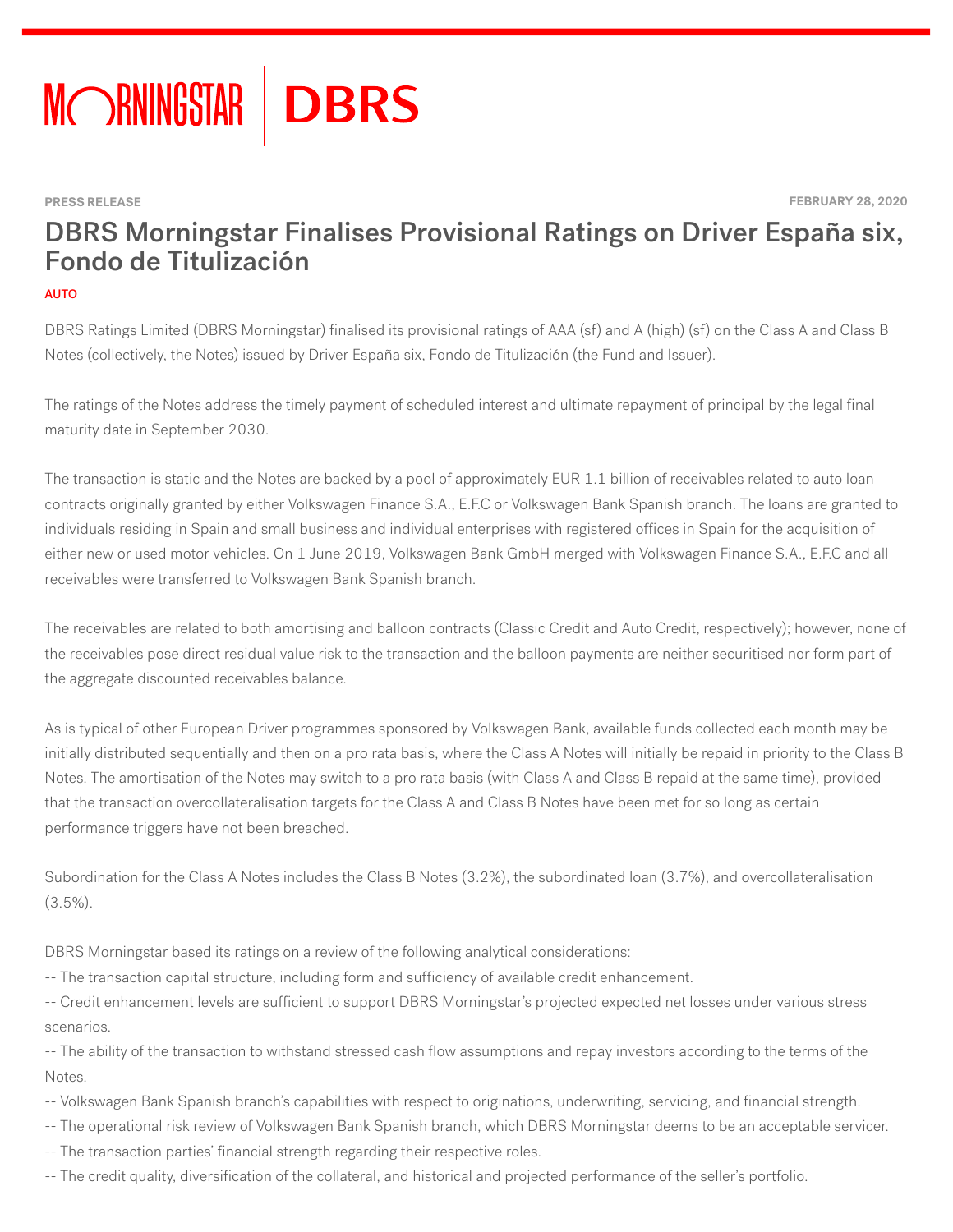--DBRS Morningstar's sovereign rating of the Kingdom of Spain at "A" with a Positive trend.

-- The consistency of the transaction's legal structure with DBRS Morningstar's "Legal Criteria for European Structured Finance Transactions" methodology.

DBRS Morningstar analysed the transaction cash flow structure in Intex DealMaker.

#### Notes:

All figures are in euros unless otherwise noted.

The principal methodology applicable to the ratings is: "Rating European Consumer and Commercial Asset-Backed Securitisations."

DBRS Morningstar has applied the principal methodology consistently and conducted a review of the transaction in accordance with the principal methodology.

An asset and a cash flow analysis were both conducted.

Other methodologies referenced in this transaction are listed at the end of this press release.

These may be found on www.dbrs.com at: http://www.dbrs.com/about/methodologies.

For a more detailed discussion of the sovereign risk impact on Structured Finance ratings, please refer to "Appendix C: The Impact of Sovereign Ratings on Other DBRS Credit Ratings" of the "Global Methodology for Rating Sovereign Governments" methodology at: https://www.dbrs.com/research/350410/global-methodology-for-rating-sovereign-governments.

The sources of data and information used for these ratings include performance data relating to the receivables provided by the seller directly or through the arranger, ING Bank N.V.

DBRS Morningstar received static monthly origination and cumulative gross and net loss data from January 2005 up to September 2019, dynamic monthly loss data from January 2009 up to September 2019, prepayment data from July 2006 up to September 2019, and monthly dynamic delinquency data from January 2008 up to September 2019.

DBRS Morningstar understands that the historical data represented an aggregate portfolio of loans originated and that the default definition used is consistent with the definition applicable to the transaction.

DBRS Morningstar also received a set of stratification tables in relation to the portfolio as of 31 January 2020, and an associated theoretical amortisation profile.

DBRS Morningstar did not rely upon third-party due diligence in order to conduct its analysis.

DBRS Morningstar was supplied with third-party assessments. However, this did not impact the rating analysis.

DBRS Morningstar considers the data and information available to it for the purposes of providing these ratings to be of satisfactory quality.

DBRS Morningstar does not audit or independently verify the data or information it receives in connection with the rating process.

These ratings concern newly issued financial instruments. These are the first DBRS Morningstar ratings on these financial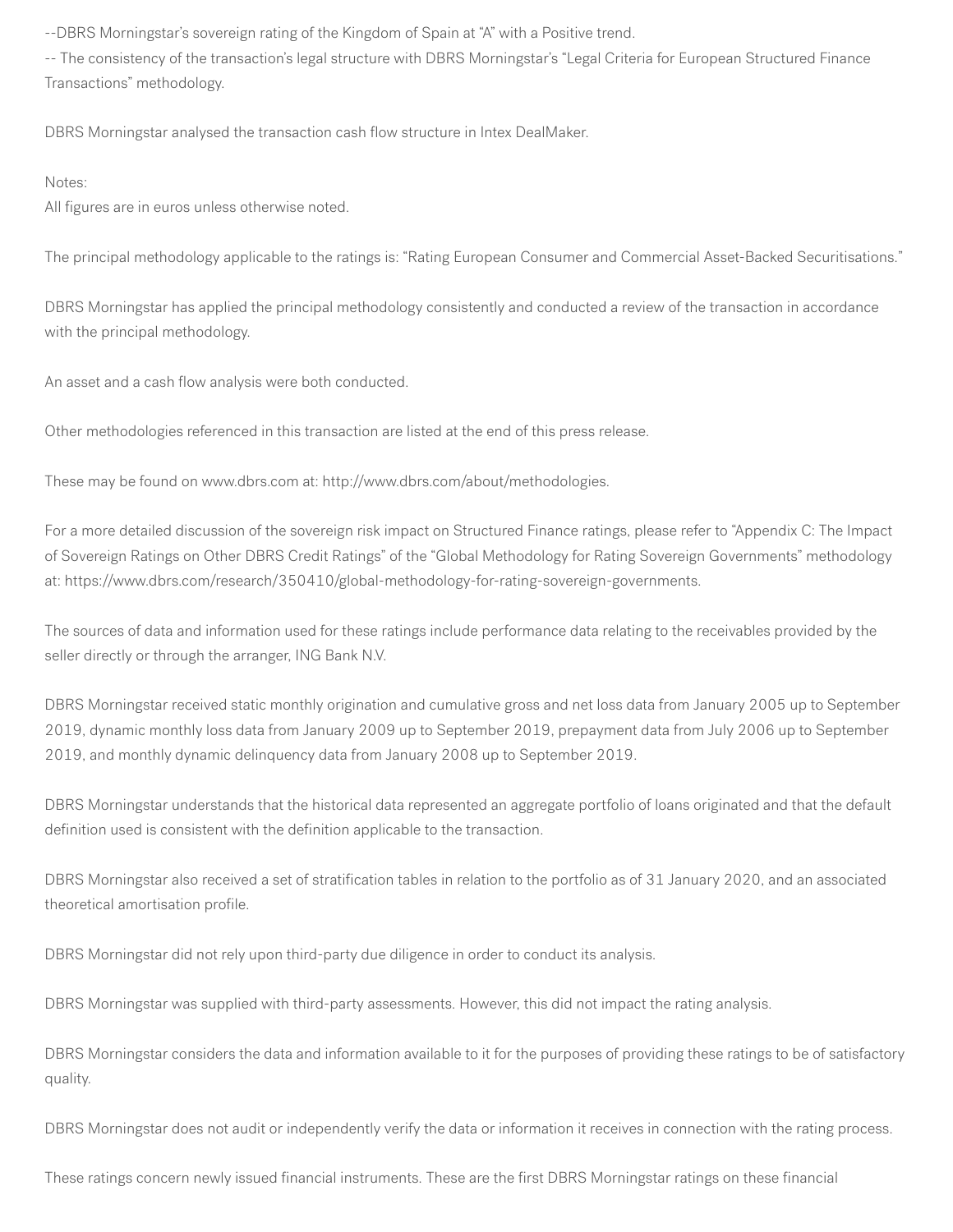instruments.

This is the first rating action since the Initial Rating Date.

Information regarding DBRS Morningstar ratings, including definitions, policies and methodologies, is available on www.dbrs.com.

To assess the impact of changing the transaction parameters on the rating, DBRS Morningstar considered the following stress scenarios, as compared to the parameters used to determine the ratings:

-- Probability of Default (PD) Used: Expected PD of 1.8%, a 25% and 50% increase on the applicable PD.

-- Loss Given Default (LGD) Used: Expected LGD of 60%, a 25% and 50% increase on the applicable LGD.

Scenario 1: A 25% increase in the expected default rate.

Scenario 2: A 50% increase in the expected default rate.

Scenario 3: A 25% increase in the LGD.

Scenario 4: A 25% increase in the expected default rate and a 25% increase in the LGD.

Scenario 5: A 50% increase in the expected default rate and a 25% increase in the LGD.

Scenario 6: A 50% increase in the LGD.

Scenario 7: A 25% increase in the expected default rate and a 50% increase in the LGD.

Scenario 8: A 50% increase in the expected default rate and a 50% increase in the LGD.

DBRS Morningstar concludes that the expected ratings under the eight stress scenarios are as follows:

-- Class A Notes: AA (sf), AA (low) (sf), AA (sf), AA (low) (sf), A (high) (sf), AA (sf), A (high) (sf), A (sf)

-- Class B Notes: A (low) (sf), BBB (high) (sf), A (low) (sf), BBB (sf), BBB (low) (sf), BBB (high) (sf), BBB (low) (sf), BB (high) (sf)

For further information on DBRS Morningstar historical default rates published by the European Securities and Markets Authority (ESMA) in a central repository, see: http://cerep.esma.europa.eu/cerep-web/statistics/defaults.xhtml.

Ratings assigned by DBRS Ratings Limited are subject to EU and US regulations only.

Lead Analyst: Alexander Garrod, Senior Vice President Rating Committee Chair: Christian Aufsatz, Managing Director Initial Rating Date: 16 January 2020

DBRS Ratings Limited 20 Fenchurch Street, 31st Floor, London EC3M 3BY United Kingdom Registered and incorporated under the laws of England and Wales: Company No. 7139960

The rating methodologies used in the analysis of this transaction can be found at: http://www.dbrs.com/about/methodologies.

- -- Rating European Consumer and Commercial Asset Backed Securitisations
- -- Rating European Structured Finance Transactions
- -- Legal Criteria for European Structured Finance Transactions
- -- Derivative Criteria for European Structured Finance Transactions
- -- Operational Risk Assessment for European Structured Finance Originators
- -- Operational Risk Assessment for European Structured Finance Servicers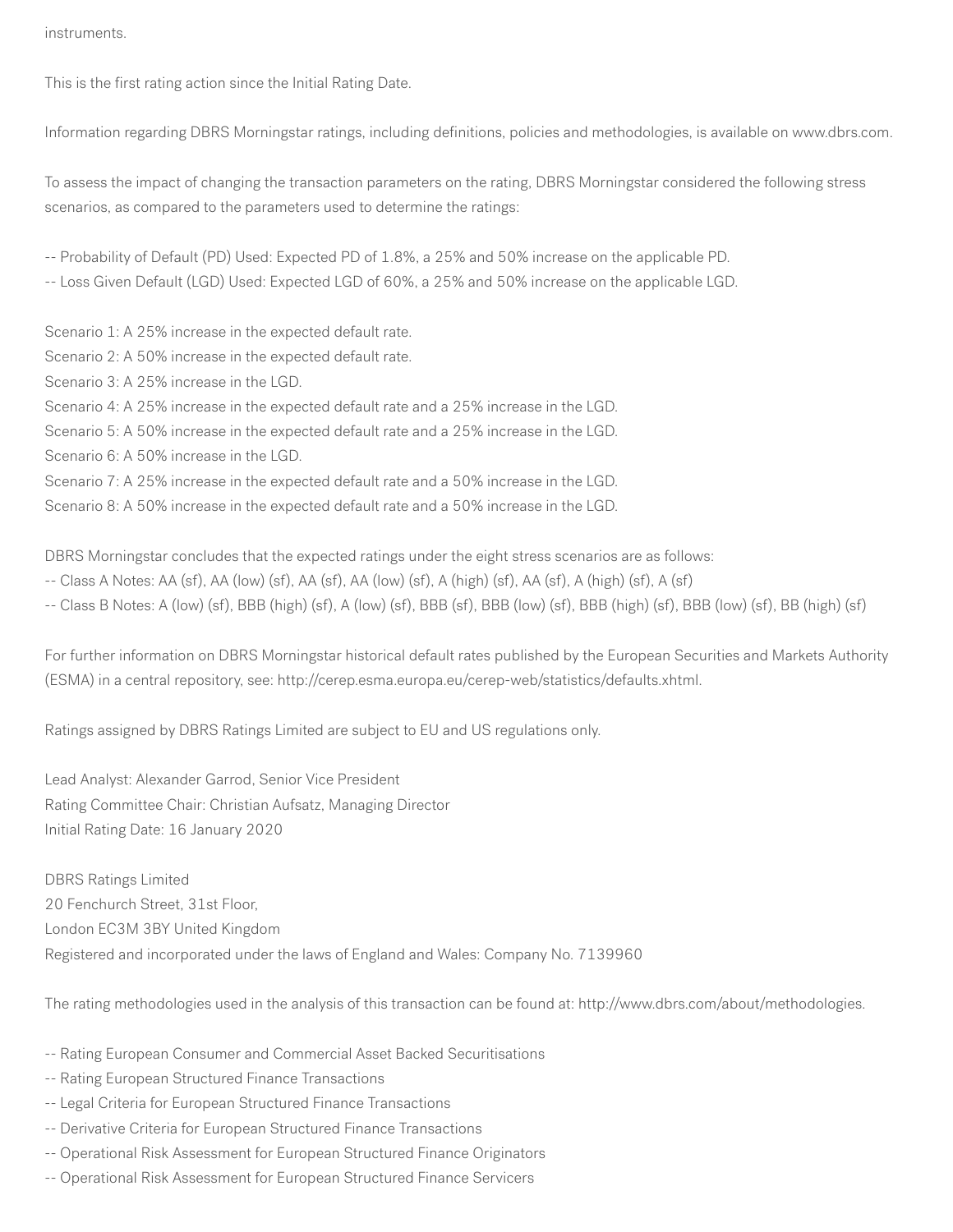-- Interest Rate Stresses for European Structured Finance Transactions

A description of how DBRS Morningstar analyses structured finance transactions and how the methodologies are collectively applied can be found at: http://www.dbrs.com/research/278375.

For more information on this credit or on this industry, visit www.dbrs.com or contact us at info@dbrs.com.

#### Ratings

#### Driver España six, Fondo de Titulización

| Date Issued | <b>Debt Rated</b> | Action            | Rating           | <b>Trend</b> | <b>Issued</b> |
|-------------|-------------------|-------------------|------------------|--------------|---------------|
| 28-Feb-20   | Class A Notes     | Provis.-<br>Final | AAA (sf)         | $- -$        | E             |
| 28-Feb-20   | Class B Notes     | Provis.-<br>Final | A (high)<br>(sf) | $- -$        | EU            |

ALL DBRS RATINGS ARE SUBJECT TO DISCLAIMERS AND CERTAIN LIMITATIONS. PLEASE READ THESE [DISCLAIMERS AND](https://www.dbrs.com/disclaimer/) [LIMITATIONS](https://www.dbrs.com/disclaimer/). ADDITIONAL INFORMATION REGARDING DBRS RATINGS, INCLUDING DEFINITIONS, POLICIES AND METHODOLOGIES, ARE AVAILABLE ON [WWW.DBRS.COM](https://www.dbrs.com).

#### **Contacts**

## Alex Garrod

Senior Vice President, European ABS - Global Structured Finance +44 20 7855 6606 [alex.garrod@dbrsmorningstar.com](mailto:alex.garrod@dbrsmorningstar.com)

Jeffrey Cespon

Senior Financial Analyst, European ABS - Global Structured Finance +44 20 7855 6683

[jeffrey.cespon@dbrsmorningstar.com](mailto:jeffrey.cespon@dbrsmorningstar.com)

### Christian Aufsatz

Managing Director, Head of European Structured Finance +44 20 7855 6664 [christian.aufsatz@dbrsmorningstar.com](mailto:christian.aufsatz@dbrsmorningstar.com)